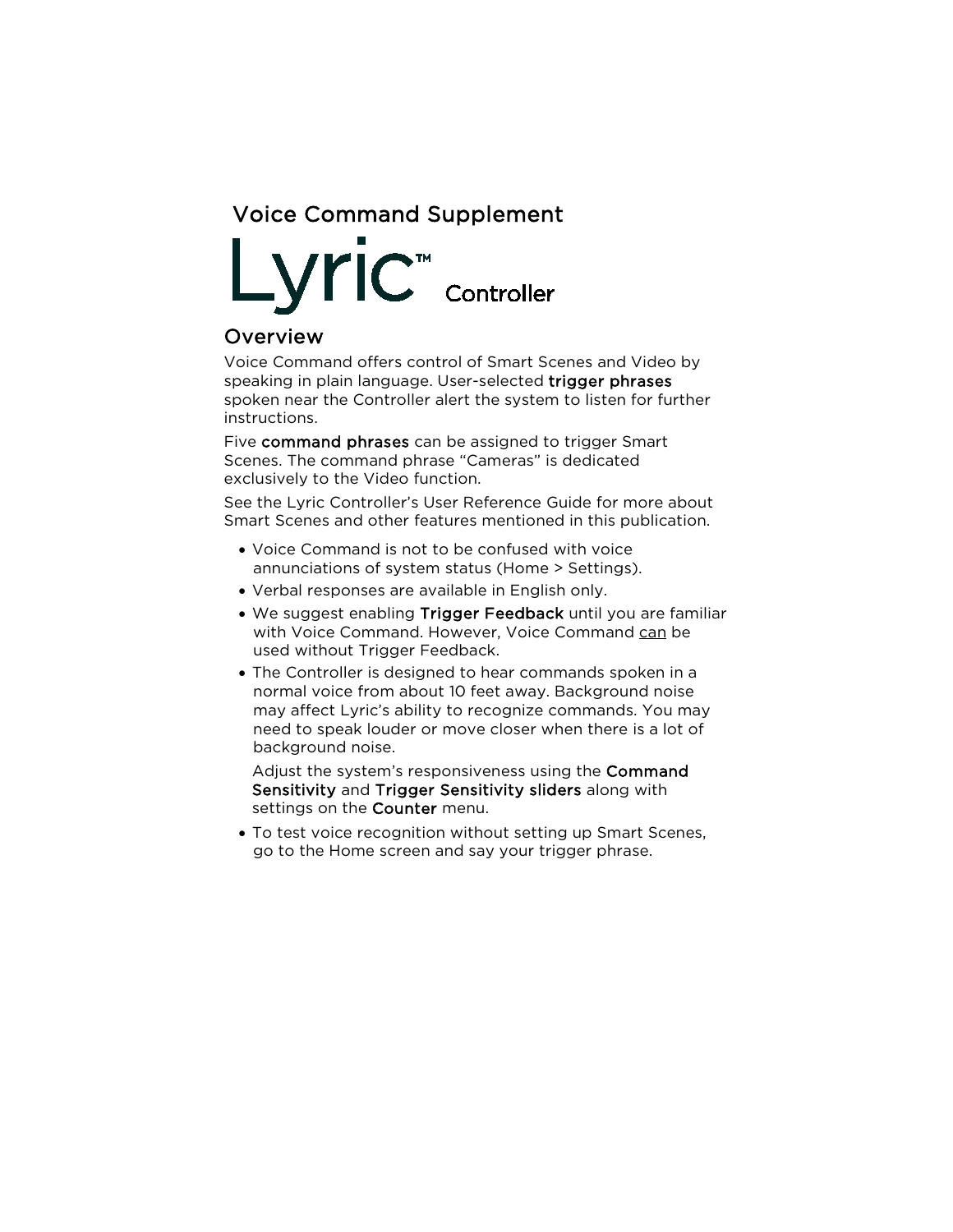# Getting Started

Before working with Voice Command, make sure the system is disarmed.

1. Press Security on the Home screen.

| Ready To Arm - Chime      |                 |                   |                               |                               |
|---------------------------|-----------------|-------------------|-------------------------------|-------------------------------|
| <b>Ready To Arm</b>       |                 |                   | $\Box$<br><b>SYSTEM</b>       | <b>TOOLS</b>                  |
| <b>ARM AWAY</b>           | <b>ARM STAY</b> | <b>ARM CUSTOM</b> | $\boxtimes$<br><b>MESSAGE</b> | $(i \cdot i)$<br><b>ZONES</b> |
| 9:11 AM December 17, 2014 |                 |                   |                               |                               |

2. Select Tools.



3. Enter the Master User code and select Voice Command.

The setup screen appears.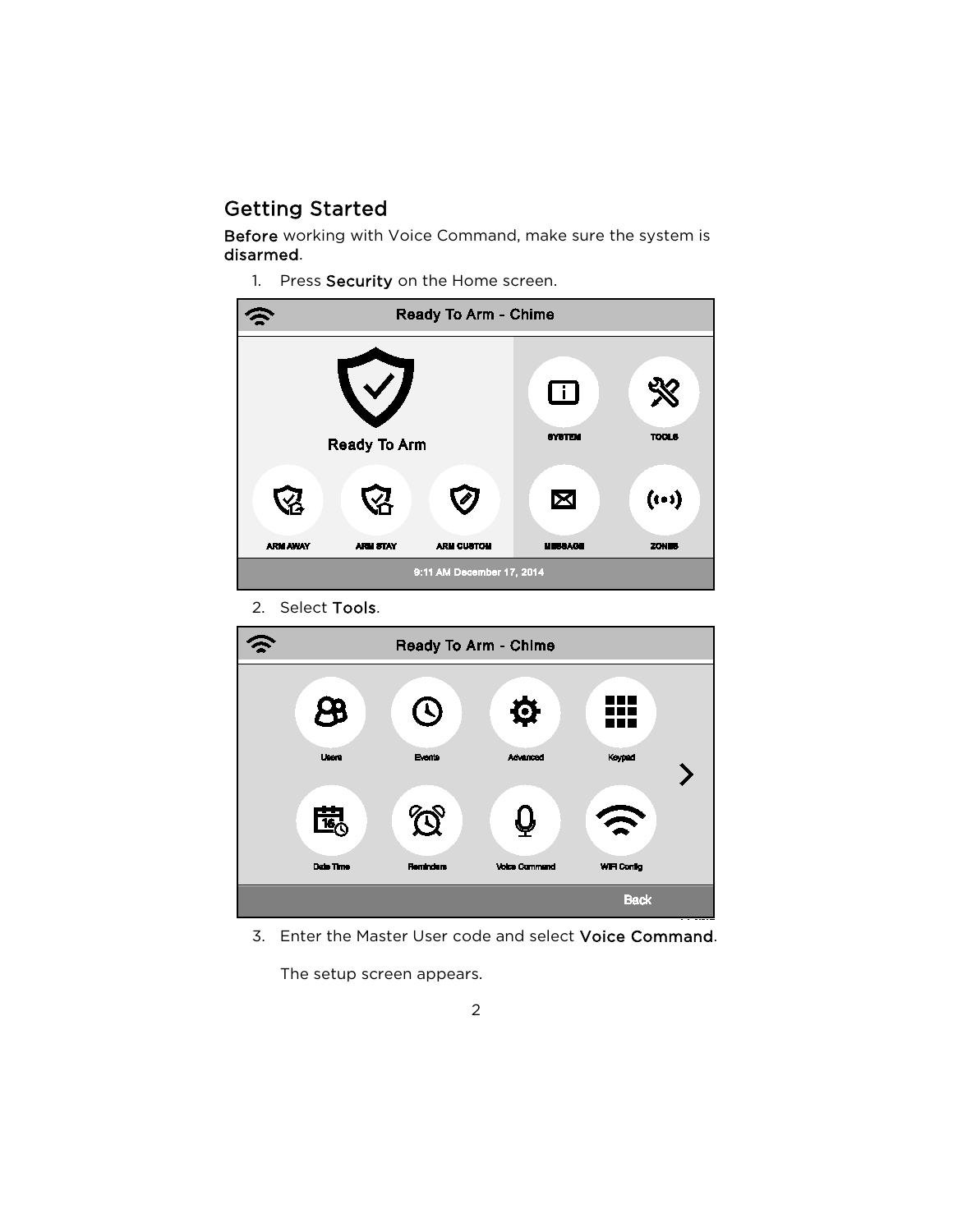

- A. Familiarize yourself with using Voice Command.
- B. Assign Smart Scenes to command phrases.
- C. View a record of Voice Command events.
- D. View and adjust sensitivity settings. See the Counter (Sensitivity Settings) section.
- E. Turn Voice Command on and off.
- F. Turn verbal confirmation of trigger phrases on and off.
- G. Adjust sensitivity to command phrases to compensate for varying noise conditions.
- H. Adjust sensitivity to trigger phrases to compensate for varying noise conditions.
- I. Select one of the three available trigger phrases.
- J. Set volume of trigger feedback (verbal responses to commands)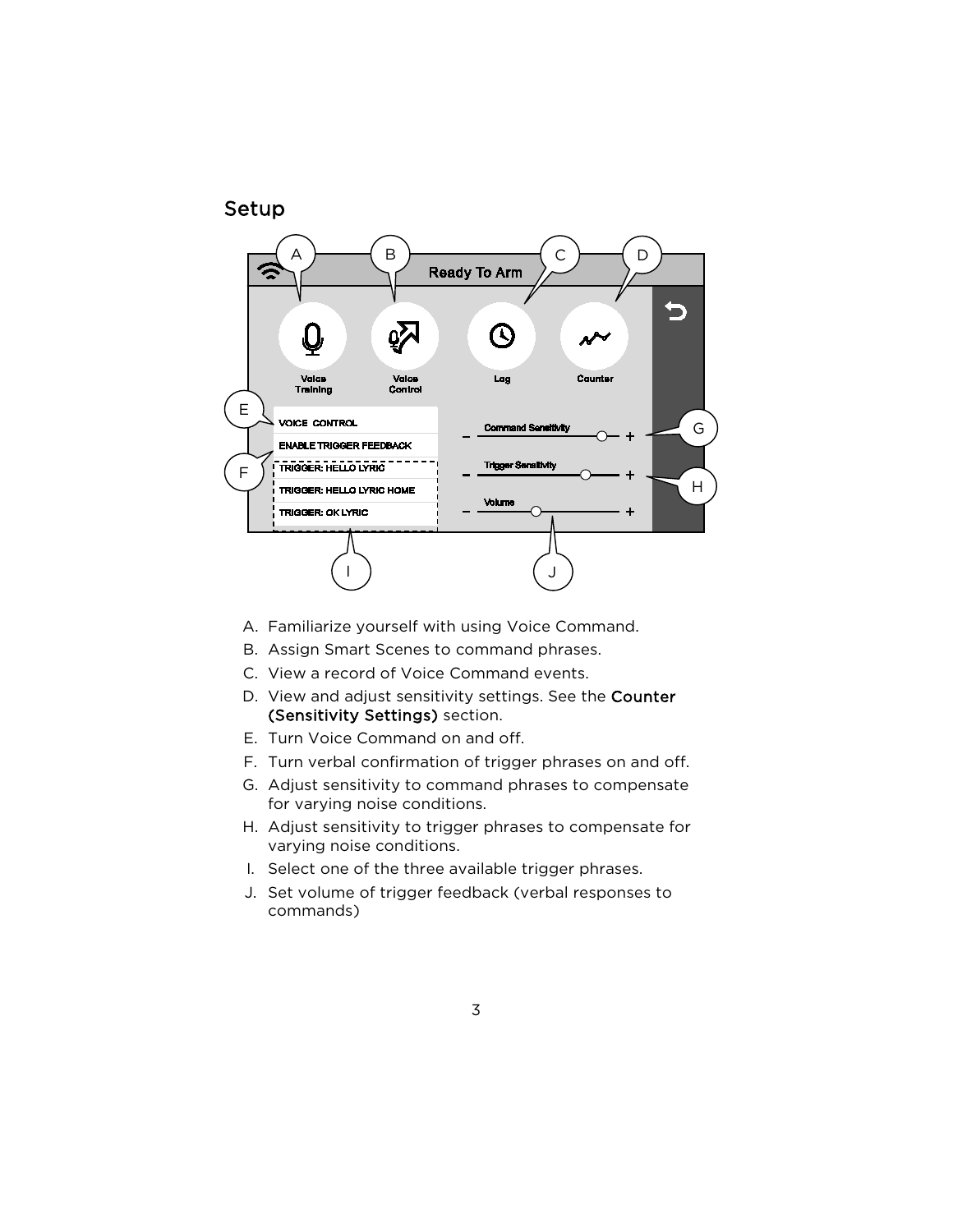# Voice Command Assignment

Command phrases must be assigned to existing Smart Scenes.

- Only the "Cameras" command is active without setup. It is not included in the assignable commands listed below.
- Only one Smart Scene can be associated with a given command phrase.
- 1. On the setup screen, select Voice Control. The assignable command phrases are displayed:

| <b>Bedtime</b>        |        |
|-----------------------|--------|
| <b>Evening Time</b>   |        |
| <b>Returning Home</b> |        |
| Wake Up               |        |
| Leaving the House     | Select |

- 2. Touch a command phrase in the list and press Select. A list of Smart Scenes appears.
- 3. Select the Smart Scene to trigger with the command phrase and press Save.
- 4. The list of command phrases appears, showing the associated Smart Scene.



- 5. Press ל to return to the previous screen.
- 6. Press  $\circ$  to return to the Tools menu OR press the  $\cap$ button below the touch screen to return to the Home screen.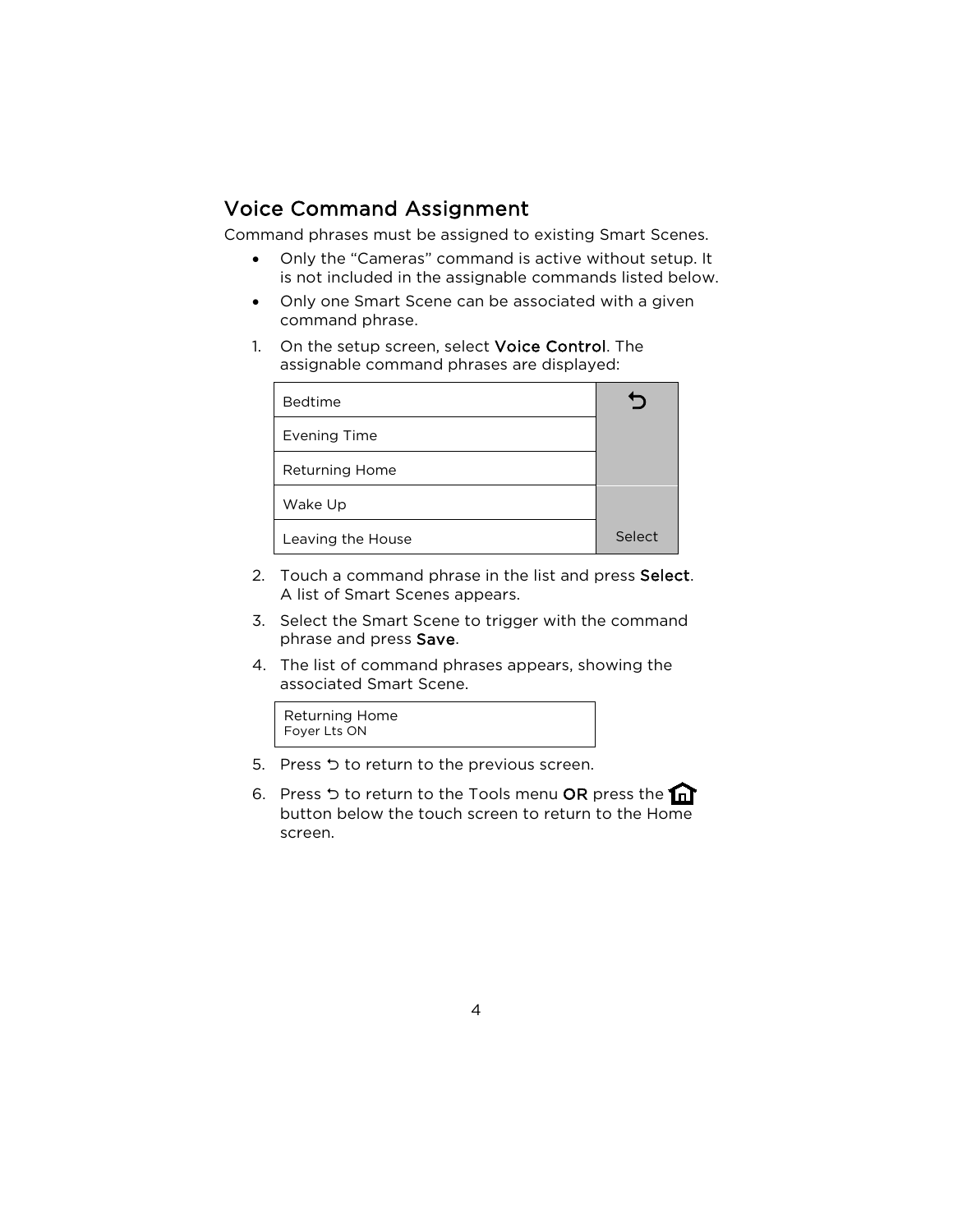#### Clearing or Changing a Voice Command

- 1. Select a command phrase with an assigned Smart Scene.
- 2. Smart Scenes are listed.
- 3. Press Clear. OR
- 4. Select a different Smart Scene.
- 5. Press Save.

## Using Voice Command

- 1. After initial setup, speak the selected trigger phrase ("Hello Lyric", "Hello Lyric Home" or "Okay Lyric").
- 2. Lyric confirms "Hello, please say your command" (if trigger feedback is enabled) and awaits a command phrase.
- 3. Speak a command phrase. If Trigger Feedback is enabled, Lyric confirms that it is processing the command.
- 4. Lyric runs the assigned Smart Scene or opens the Video function.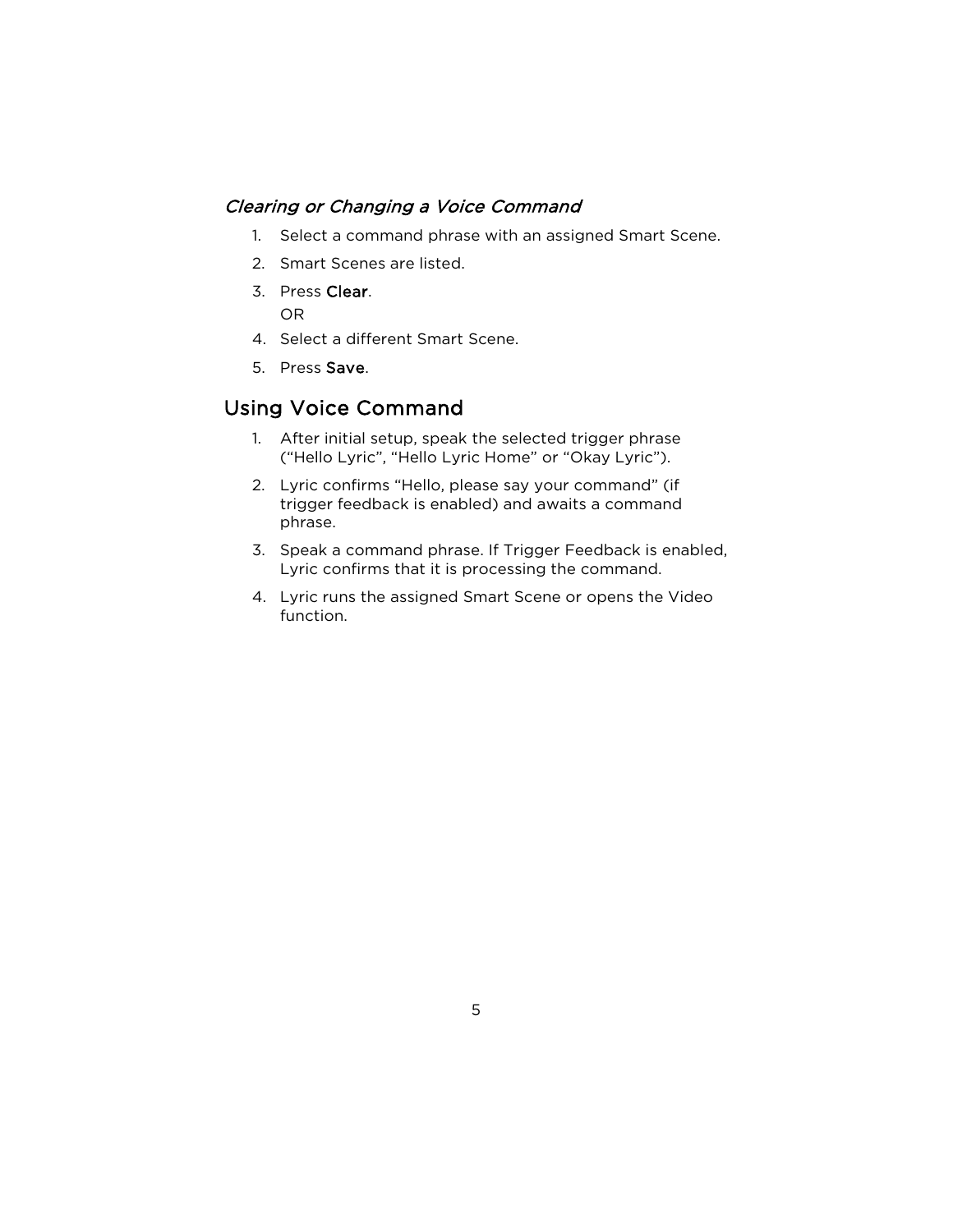# Counter (Sensitivity Settings)

Press  $\curvearrowright$  on the Setup menu.

This screen summarizes the interpretation of trigger and command phrases heard by the system.

| Assigned              | Count | <b>Accuracy</b> | <b>Last 10 Accuracy</b>                         |       |                  |
|-----------------------|-------|-----------------|-------------------------------------------------|-------|------------------|
| Okay Lyric            | 10    | 400             | 651,2571,574,2018,1387,<br>873.1052.1475.1579   | Clear |                  |
| <b>Bedtime</b>        | 8     | 200             | 1897, 1570, 2090, 1743, 2008,<br>2430.2522.2540 | Clear |                  |
| Cameras               |       | 200             | 2360                                            | Clear |                  |
| Evening time          | з     | 200             | 2942,1887,1979                                  | Clear |                  |
| Leaving the House     | з     | 200             | 2762.1605.4903                                  | Clear |                  |
| <b>Returning Home</b> | 0     | 200             |                                                 | Clear |                  |
| Wake Up               | 3     | 200             | 124.2124.1946                                   | Clear | <b>Clear All</b> |

| Assigned            | Displays the currently selected trigger phrase<br>and all command phrases.                                                                                                        |
|---------------------|-----------------------------------------------------------------------------------------------------------------------------------------------------------------------------------|
| Count               | Displays the number of times a trigger or<br>command has been heard by the controller.                                                                                            |
| Accuracy            | The user-set level of sensitivity to spoken trigger<br>and command phrases.                                                                                                       |
| Last 10<br>Accuracy | Represents the accuracy with which Lyric has<br>interpreted the last 10 voice commands. These<br>figures are based on internal diagnostics.<br>Accuracy values range from 1-2000. |
| Clear               | Resets the Count and Last 10 Accuracy values<br>for a single trigger or command phrase.                                                                                           |
| <b>Clear All</b>    | Resets the Count and Last 10 Accuracy values<br>for all trigger and command phrases.                                                                                              |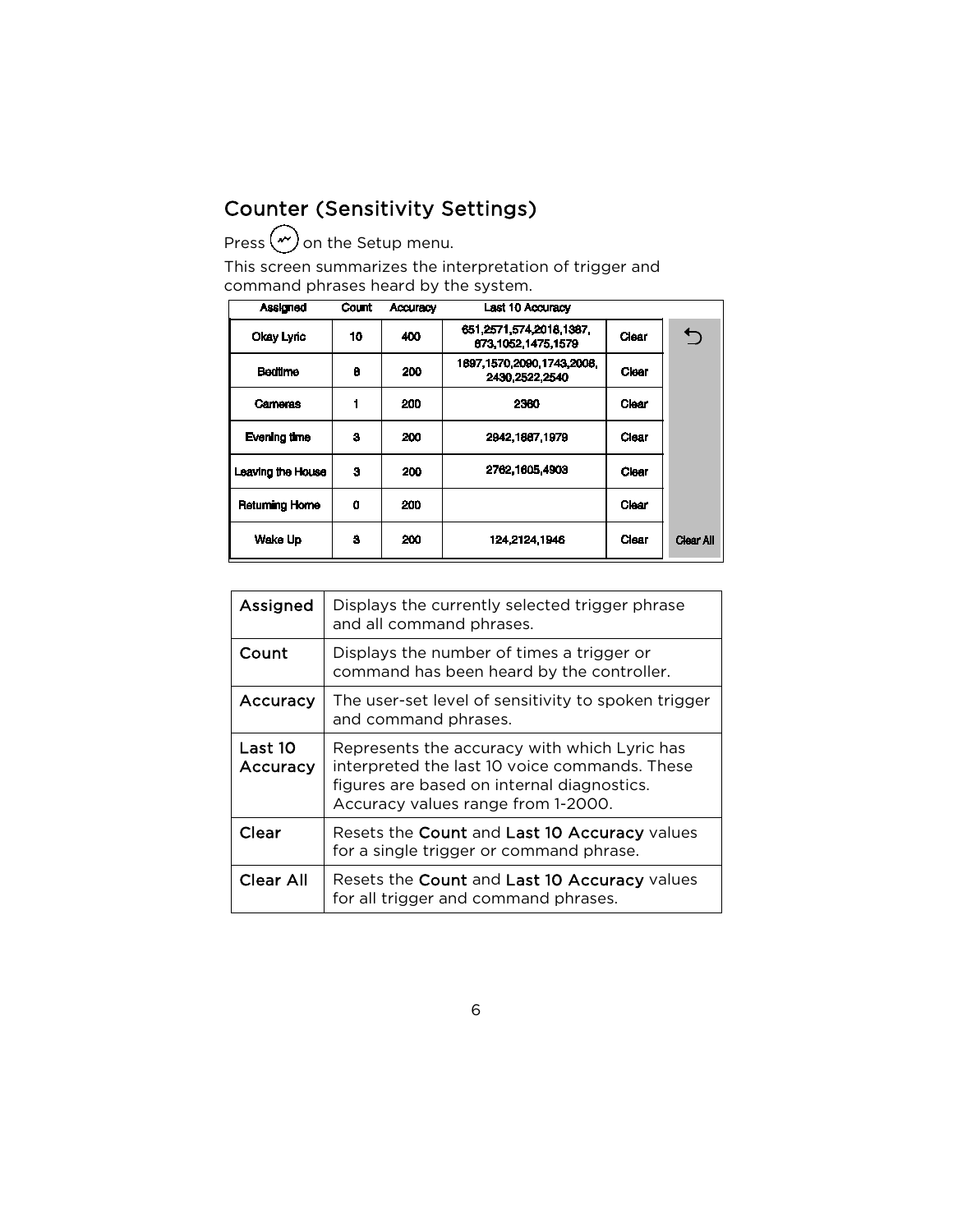# Adjusting Sensitivity

If you need to repeat commands or speak abnormally loudly, Lyric's responsiveness can be improved by changing the Accuracy value.

- 1. Select a command phrase in the Assigned column on the Counter screen.
- 2. Find the phrase's lowest Last 10 Accuracy number.
- 3. In the Accuracy column, press the displayed number. A keypad appears.
- 4. Enter a number moderately higher than the number cited in step #2. For example, if the lowest Last 10 Accuracy number is 599, set the counter for 800.
- 5. Press Done.

If the results are unsatisfactory, try entering a higher or lower number. Experiment with these settings and the Command and Trigger Sensitivity sliders for best performance.